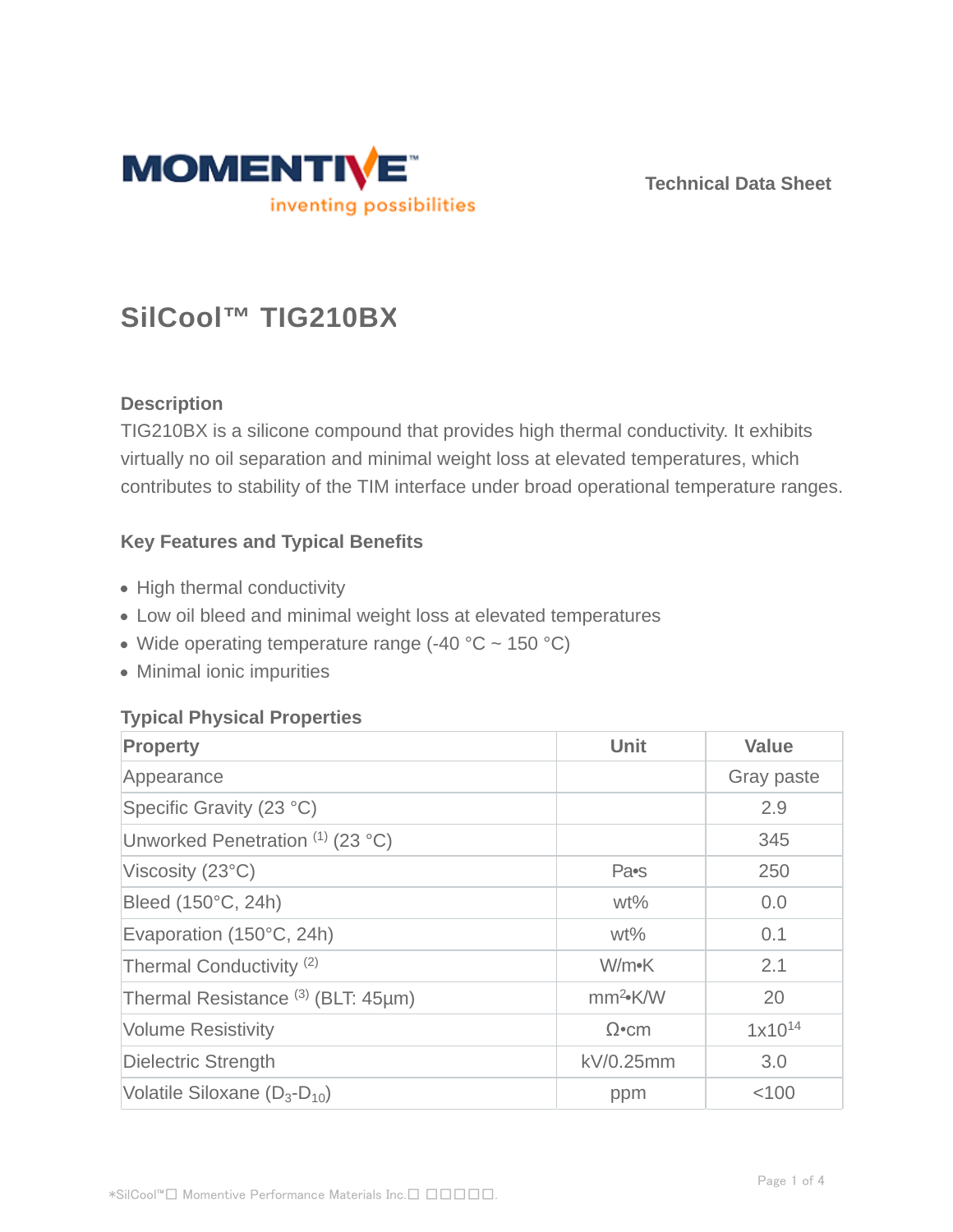| Ionic Content ppm | Na+  | . . |
|-------------------|------|-----|
|                   |      | J.O |
|                   | - 12 | J.O |

Typical physical properties are average data and should not be used as or to develop product specifications. (1) JIS K 2220 (2)Hot wire method (3)Laser flash method

## **Potential Applications**

Thermal Interface Material between heat spreaders and heat sinks, heat pipes (TIM2)

## **Packaging**

- 1kg can available in cases of 10
- 2kg bottle available in cases of 10

## **Patent Status**

여기에 포함된 어떠한 내용도 관련 특허가 없음을 의미하거나 특허 소유자의 허가 없이 특허에서 다루는 발명을 실행하기 위한 허가, 유도 또는 권고를 구성하는 것으로 해석되 어서는 안됩니다.

## **Product Safety, Handling and Storage**

- Wear eye protection and protective gloves as required while handling the product.
- Use the product in a well ventilated area.
- Store in a dark, cool place out of direct sunlight.
- Keep out of reach of children.

Customers should review the latest Safety Data Sheet (SDS) and label for product safety information, safe handling instructions, personal protective equipment if necessary, emergency service contact information, and any special storage conditions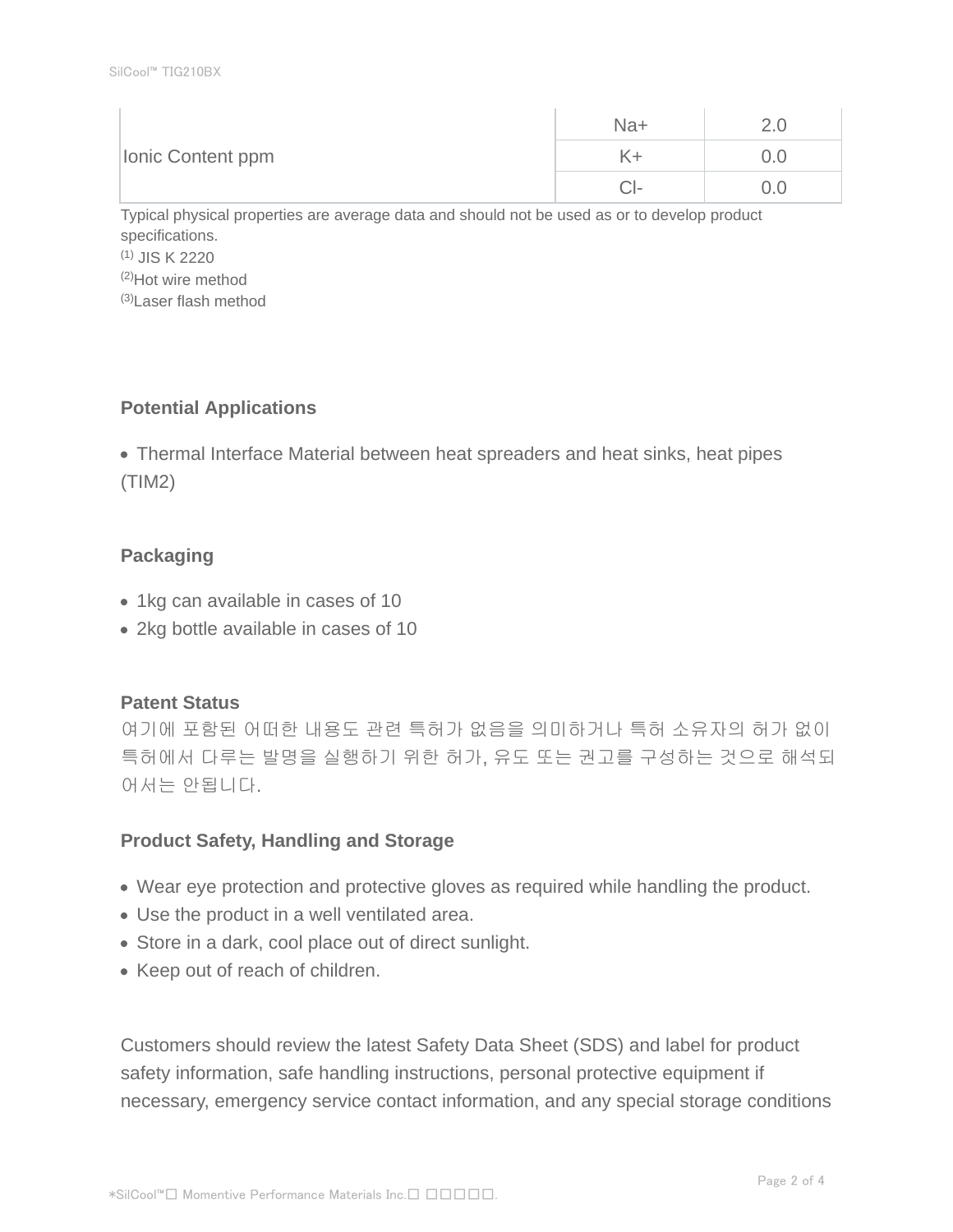required for safety. Momentive Performance Materials (MPM) maintains an aroundthe-clock emergency service for its products. SDS are available at www.momentive.com or, upon request, from any MPM representative. For product storage and handling procedures to maintain the product quality within our stated specifications, please review Certificates of Analysis, which are available in the Order Center. Use of other materials in conjunction with MPM products (for example, primers) may require additional precautions. Please review and follow the safety information provided by the manufacturer of such other materials.

#### **Limitations**

Customers must evaluate Momentive Performance Materials products and make their own determination as to fitness of use in their particular applications.

### **Contact Information**

Email commercial.services@momentive.com

#### **Telephone**

| <b>Americas</b>      | <b>Latin America</b> | <b>EMEAI- Europe, Middle</b><br>East, Africa & India | <b>ASIA PACIFIC</b> |
|----------------------|----------------------|------------------------------------------------------|---------------------|
| +1 800 295 2392      | <b>Brazil</b>        | <b>Europe</b>                                        | <b>China</b>        |
| Toll free*           | +55 11 4534 9650     | +390510924300                                        | 800 820 0202        |
| +704 805 6946        | <b>Direct Number</b> | Direct number                                        | Toll free           |
| <b>Direct Number</b> |                      |                                                      | +86 21 3860 4892    |
|                      |                      |                                                      | Direct number       |
| *All American        | <b>Mexico</b>        | India, Middle East &                                 | Japan               |
| countries            | +52 55 2169 7670     | <b>Africa</b>                                        | +81 3 5544 3111     |
|                      | <b>Direct Number</b> | + 91 44 71212207                                     | Direct number       |
|                      |                      | Direct number*                                       |                     |
|                      |                      | *All Middle Eastern                                  | <b>Korea</b>        |
|                      |                      | countries, Africa, India,                            | +82 2 6201 4600     |

For literature and technical assistance, visit our website at: www.momentive.com